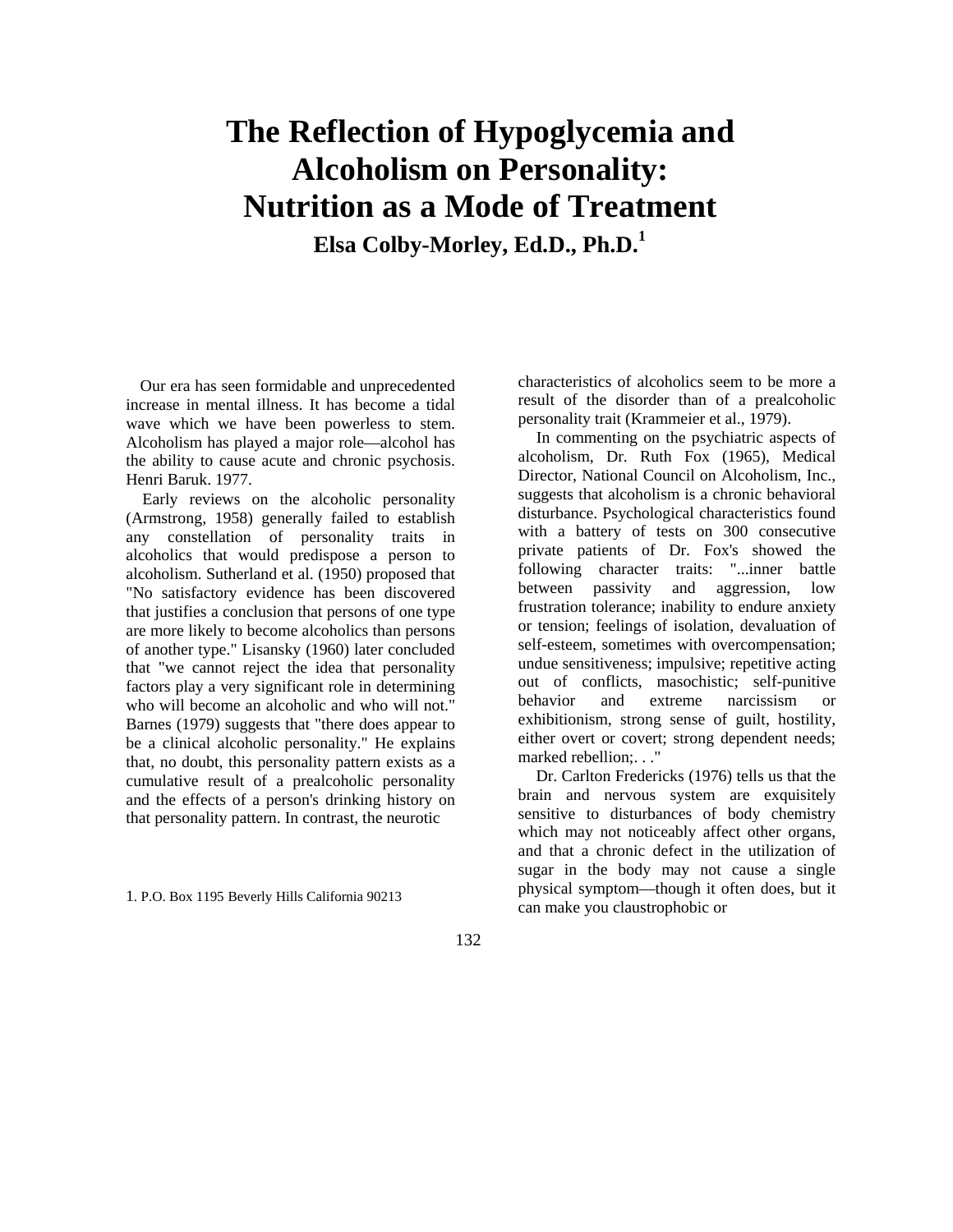a hypochondriac, fill you with obsessive and unbased fears, or prod you into alcoholism or asthma.

There is a body of knowledge, admittedly not large but exciting, in both lower animals and man. which suggests that dietary factors might well represent some of the most serious primary proneness factors in the development of alcoholism and the alcoholic syndrome (Cheraskin and Ringsdorf. 1971). The etiology of malnutrition in alcoholics is quite complex. Dr. Abram Hoffer (1978) suggests that a number of physical diseases, depression, anxiety states, alcoholism and other addictions are the end product of quantity ingestion of sucrose. Dr. Roger Williams (1971) suggests that it is quite possible that malnutrition develops as a forerunner of alcoholism, and that it is only when malnutrition of the brain cells becomes severe that true alcoholism appears. He positively asserts that "no one who follows good nutrition practices will ever become an alcoholic." Alcohol may, if taken in large enough quantities, actively damage the brain cells as well as deprive the brain cells of the necessary items in the nutritional chain of life.

Dr. Williams expresses the idea that alcohol consumption, at high levels, undoubtedly acts in several ways to damage brain cells —stopping blood flow; direct or indirect poisoning of the brain cells; deprivation of the brain cells of minerals, amino acids and vitamins by substituting naked calories for good food. "Whatever the mechanisms are. the effect is the same. The brain cells are impaired and they die off with greater rapidity when the alcohol level in the blood is allowed to remain high." Dr. Williams suggests that from these facts it seems a reasonable deduction that alcoholism probably results from an impairment of the cells in the appetite-regulating mechanism in the hypothalamus region of the brain. He explains that in individuals who are prone to become alcoholics, these cells are vulnerable and may become so seriously damaged that the sight of food is nauseating and only alcohol has appeal.

Dr. Carlton Fredericks (1976) suggests: "All alcoholics are hypoglycemic, for it is an inevitable result of substituting whisky for food.

Some alcoholics begin by becoming hypoglycemic, and at the point where the low blood sugar would ordinarily cause a craving for sweets, they pervert the craving into an appetite for alcohol. That' group in the alcoholic population can be 'cured' of alcoholism by adopting and staying on the hypoglycemic diet. The heavy consumer of sweets who becomes an alcoholic is suspect of being in this group. So is the drinker who, when drying out, eats large amounts of candy."

Kepler and Moersch (1937) have described the symptoms of hypoglycemia as follows: "In attacks of any severity the attitude and general behavior of the patient are always disturbed. Any one of the following mental states, to mention the more common ones, may dominate the clinical picture: apathy, irritability, restlessness, fatigue, anxiety, incorrigibility, negativism, automatic behavior, somnambulism, confusion, excitement, disorientation, 'drunken behavior', fugue states, unconscious attacks, delirium, mania, stupor, coma. The motor activity may be decreased or increased. Speech is distorted: there may be garrulity, dyparth-ria or even aphasia. Emotional instability ranges from all forms of anxiousness to querulousness and violence. The character of thinking becomes confused and sluggish: the patient may be delirious. The trend of thought may remain within reasonable bounds, but obsessions, compulsions and even hallucinations or delusions frequently may be present. The mental group becomes distorted, the patient may become disoriented as to time, place and persons. There is loss of memory for events and the patient does not remember the attack. The mental symptoms may be associated with neurological disorder of varying type, as motor retardation or convulsive attacks of tonic or clonic type."

The behavioral disorders of hypoglycemia are quite varied; they are often misdiagnosed as some neurological or emotional disorder hypoglycemics are often labeled as neurotics, psychotics or hypochondriacs. Doctors Cheraskin and Ringsdorf (1968) also note that the hypoglycemic symptoms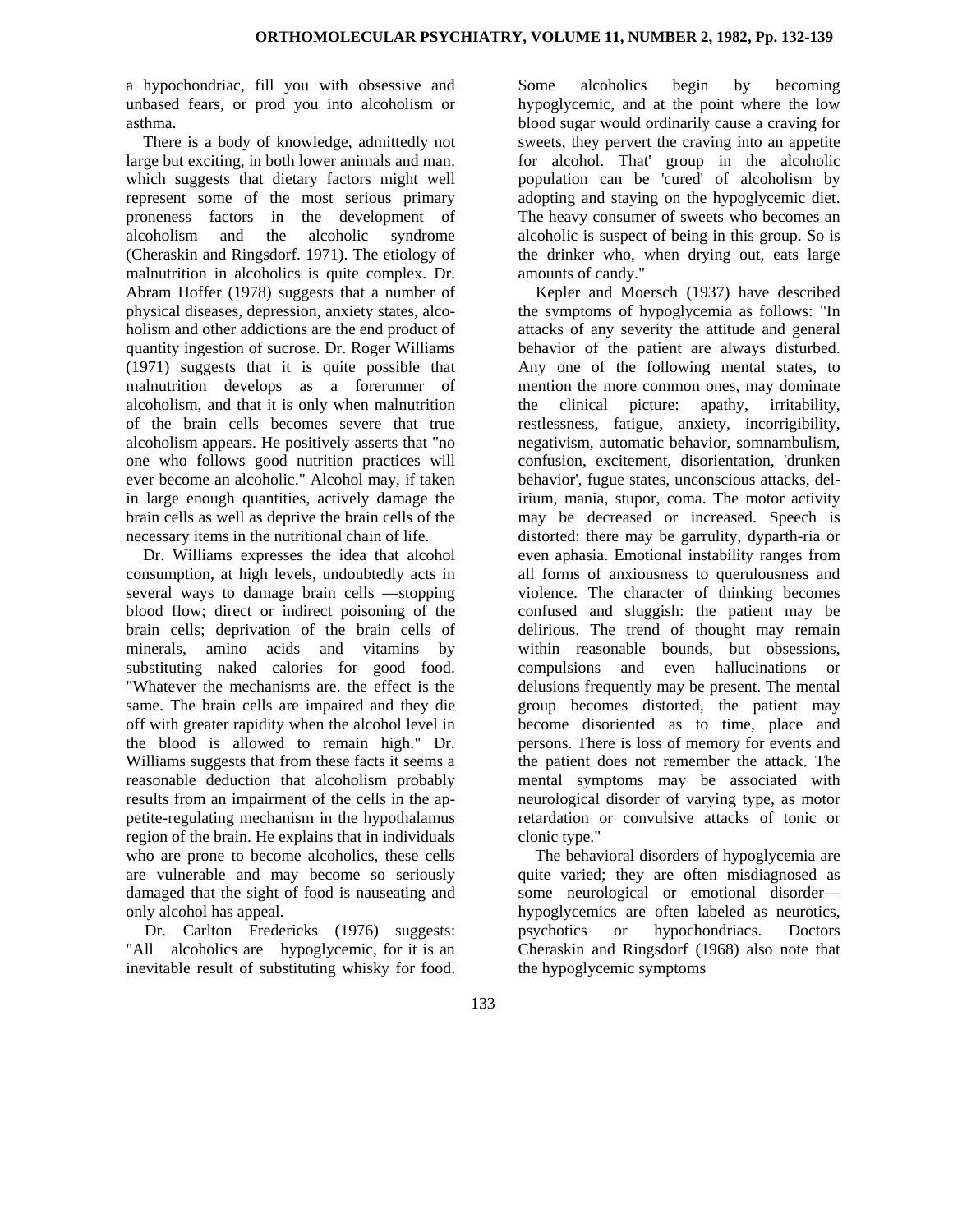include anxiety, irritability, fatigue, mental confusion and uncontrolled emotional outbursts.

Dr. Roger Williams (1977) assures us: "That personality differences have such a firm, unquestionable basis is not however generally appreciated." Likewise, the similarity of the personality traits of the hypoglycemic and the "sober" alcoholic have largely been ignored. Following is a comparison of the traits commonly reported by the "sober" alcoholic and the hypoglycemic:

| Dry Drunk          | Hypoglycemia and Allergy   |
|--------------------|----------------------------|
| Irritability       | Irritability               |
| Depression         | Depression                 |
| Aggressiveness     | Aggressiveness             |
| Insomnia           | Insomnia                   |
| Fatigue            | Fatigue                    |
| Restlessness       | Restlessness               |
| Confusion          | Confusion                  |
| Desire to Drink    | Desire to Drink            |
| <b>Nervousness</b> | Nervousness                |
|                    | Worden and Rosellini. 1980 |

Doctors Hoffer and Osmond (1968) give us a comprehensive look at the personality of the alcoholic who is also hyperglycemic. "Some alcoholics long noted that although dry, they remained unhappy, tense, depressed or in many ways "neurotic." Some would remain dry for a while and then, out of sheer desperation, return to drink. It made sense that many of this group might be suffering from a biochemical malfunction instead of from ordinary varieties of neurosis, as was previously supposed."

To maintain a precarious balance is what our total being strives for. For example, if the concentration of sugar in the blood is too high, the blood will draw fluid from the tissues: this will dehydrate the cells and dilute the blood. If untreated, diabetes will develop. On the other hand, if blood sugar is too low for a prolonged period, the cells will not receive enough food or fuel and we have hypoglycemia (from the Greek, meaning "low sugar in the blood"). Our delicate balance of blood sugar is maintained by internal mechanisms. A group of cells of the islets of Langerhans (the 'alpha cells') in the pancreas secrete the hormone glucagon when there is a slight drop in the blood's normal level. This spurs the liver to release stored sugar. The pituitary gland secretes STH (somatotropic hormones), which keep the sugar from entering muscle and fat cells and conserve sugar for the nervous system, which absolutely requires it.

The adrenal medulla secretes adrenaline if blood sugar drops below a critical level. The secretion of glucagon, STH and adrenaline switches off as soon as the blood sugar level rises to a point above normal. The liver stops issuing sugar and rapidly starts absorbing it. The entry of glucose into muscle, liver and fat cells is promoted by a second group of cells (the 'beta cells') in the islets of Lang-erhans, which secrete the hormone insulin. The process is reversed if blood sugar becomes too low. Since hypoglycemia is low blood sugar and diabetes is high blood sugar they would seem to be opposites. However, it is more accurate to say that hypoglycemia and diabetes are sister illnesses which, in some instances, have a common pathway of development (Poulos, Stoddard and Car-ron, 1976). Hypoglycemia may be a forerunner of diabetes in some cases but all hypoglycemics are not prediabetic.

"Hypoglycemia," says Dr. Harold Harper (1978), "is an 'early warning system' for all the chronic degenerative diseases." Dr. Harper labels the syndrome Glucose Metabolism Dysfunction GMD).

One must dichotomize hypoglycemia into two main types—fasting and reactive or functional in considering the etiology of hypoglycemia. Fasting hypoglycemia can be traced to some specific organic defect; some of the known causative agents are endocrine diseases, liver diseases, pancreative islet-cell tumors and hyperplasia. Most cases of hypoglycemia are of the functional type (with which we shall be concerned) which occur as a reaction to the ingestion of food. This suggests that diet may be the cause of functional hypoglycemia.

Most hypoglycemics have a ravenous appetite for sweets. Since the overactive pancreas which spurs the desire for sweets— will be restimulated when sugar is eaten, this illustrates an aberration of the 'wisdom of the body.' Characteristic of a group of alcoholics is this same desire for sweets; while sober they consume unbelievable quantities of candy, cookies and sugar in their coffee. The craving for sweets is a clue to low blood sugar. Meals are often made up of "junk"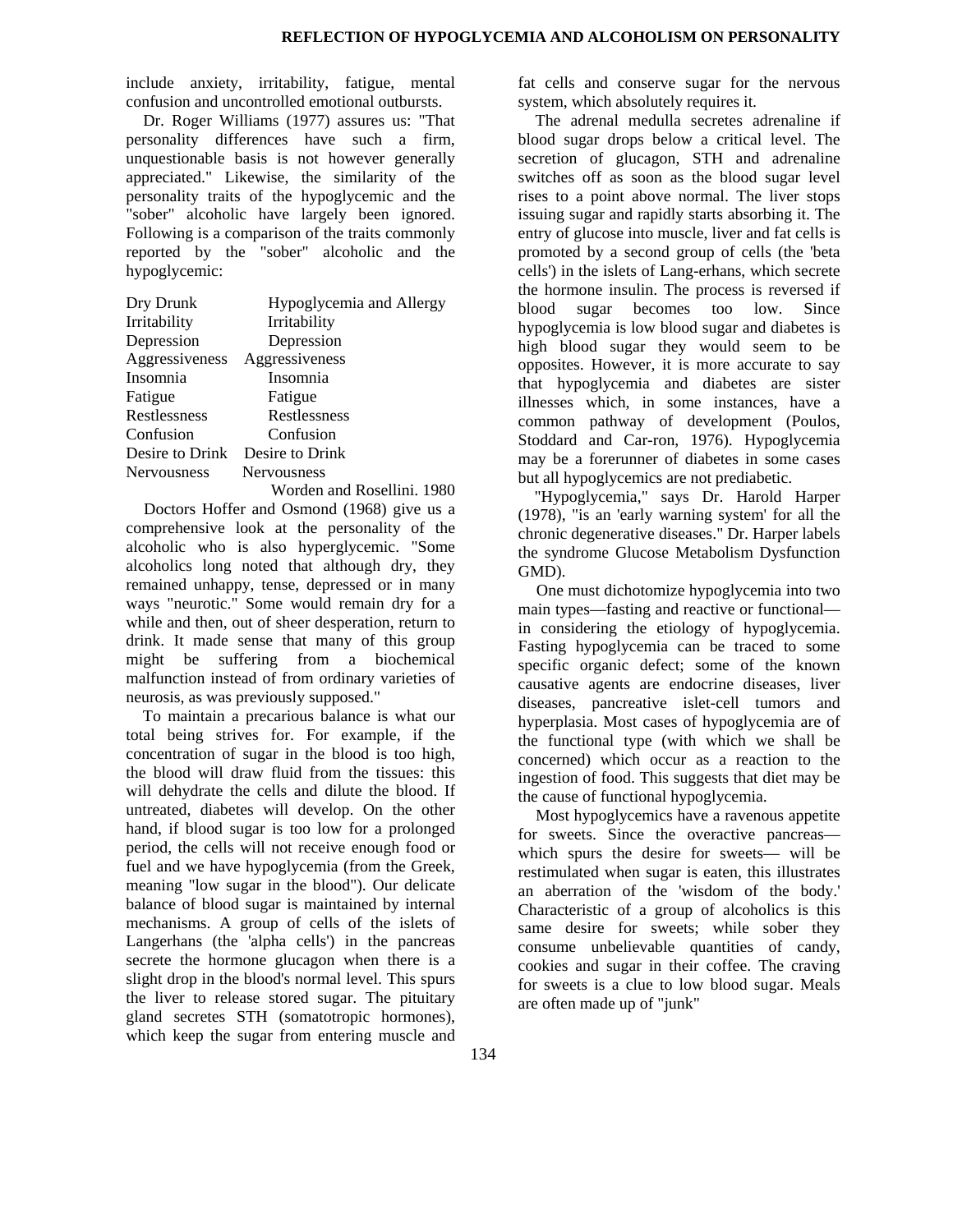foods that are high in refined carbohydrates, fats, and salt: low in high quality protein, and devoid of fresh fruits and vegetables and whole grains. This type of diet can lead to blood sugar instability in susceptible individuals and, indeed, it is claimed upwards of 95 percent of alcoholics suffer from low blood sugar (Meiers. 1973).

In response to a rapid fall in blood sugar, hypoglycemia produces the symptoms which result from the production of adrenaline. These symptoms include: sweating, weakness, rapid heart beat, inner trembling and hunger. When hypoglycemia appears in response to a slow fall (over a period of several hours) of blood sugar the symptoms include: mental confusion, blurred vision, headache, double vision, incoherent speech and sometimes convulsions. A variety of psychological and neurological symptoms may occur if hypoglycemia becomes chronic; one or all of the following could be included: personality changes, emotional instability, fatigue, suicidal intent, phobias, nervousness, depression, insomnia, antisocial behavior, mania, irritability, delirium, stupor, anxiety, "drunken behavior" and negativism.

For the orthomolecular practitioner, nutrition is a primary consideration in the treatment of hypoglycemia; likewise, it is the primary mode of treatment for alcoholism. The orthomolecular practitioner attempts to treat the hypoglycemic and the alcoholic by the provision of the optimal molecular environment for the mind, especially the optimal concentration of substances normally present in the human body.

Dr. Carlton Fredericks (1976) suggests that the necessary treatment for hypoglycemia, other than reducing sugar intake to the lowest level possible, consists of: "1. Nutritional help for the liver. . . (2) Relief for the pancreas from constant overstimulation by excessive intake of sugars and starches. . .(3) With the intake of sugar greatly reduced, and the starches held down to 60 grams daily—more for some patients, and sometimes less for others—we raise the protein intake—from meat, fish, fowl, eggs, cheese, milk and dairy products, and the intake of polyunsaturated (vegetable) fats. .

. (4) As important as the composition of the meals is their timing. Low blood sugar is most easily controlled with six small, rather than three large, meals daily. In each of these some protein is taken. (5) The diet is supplemented with multiple vitamins, multiple minerals and vitamin B Complex concentrate. Special purpose foods high in vitamins and minerals are also used: wheat germ, brewer's yeast and desiccated (dried) liver."

Dr. Harper suggests a modified high protein—low carbohydrate treatment diet which is followed for the first three months. Subsequently, he permits a gradual reintroduction of carbohydrate foods as tolerated.

The prime objective of the high protein low carbohydrate diet is to minimize swift ascents and consequently sudden drops in blood glucose. It is necessary for the hypoglycemic and the alcoholic to eat six small meals a day with protein at each meal. This diet helps to regulate blood sugar. While medical men were neglecting the concept of hypoglycemia a few pioneers—Portis, Conn, Salzer, Rosenberg, Seltzer, Tintera, Nittler and many others entered the arena and demonstrated the devastating effect of hypoglycemia on mind and body, and the almost miraculous recoveries which followed a high protein diet restricted in sugar and starch.

The alcoholic is among the individuals who have high nutritional risk—risks of protein energy malnutrition and vitamin depletion. Chronic protein-energy malnutrition characterized by wasting is caused by inadequate diet, maldigestion, malabsorption and alcoholic liver disease (Blackburn and Bist-rian, 1977). The vitamin requirements of alcoholics exceed those of nonalcoholics. Multiple causes of vitamin depletion may coexist in individual alcoholics, including dietary insufficiency, malabsorption, hyperex-cretion, and impaired synthesis of the active or coenzyme form of the vitamin (Fenerlein, 1977). Alcohol damage to the gut reduces absorption of some vitamins, including fola-cin and thiamin (Sinclair, 1972; Tomasulo et al., 1968). Alcohol damage to precursor blood cells in the bone marrow increases the need for folacin, vitamin B6 and vitamin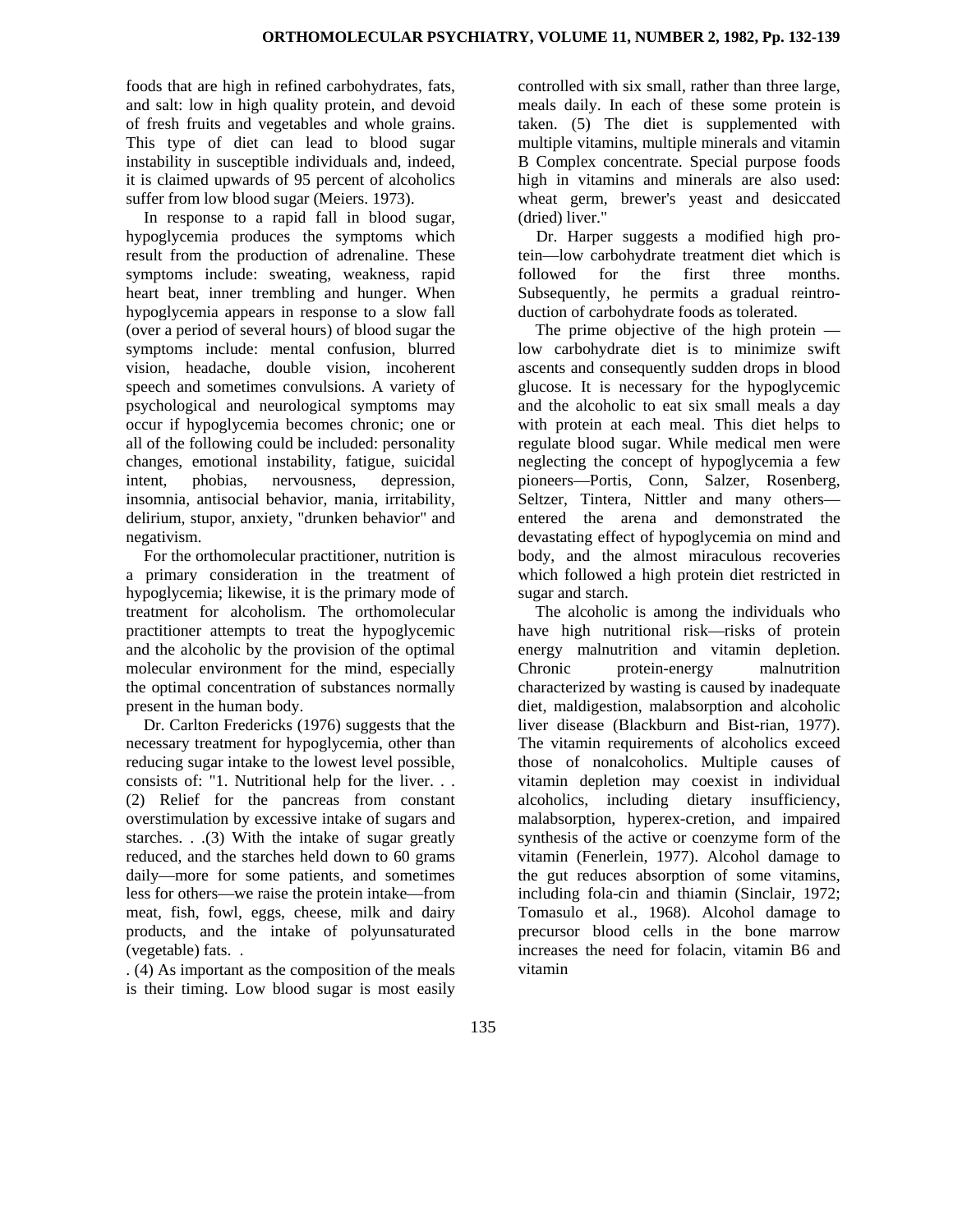B12 (Hines, 1975). It has been shown by Eichner (1973) that if alcoholic subjects are placed on a low folate diet they will develop megaloblastic hemopoiesis more rapidly than nonalcoholic subjects. Chronic alcoholics have depleted body folate stores. Roe (1978) found that the hemopoietic response was suppressed in those patients who were folate deficient and also receiving alcohol. This effect could be reversed by eliminating alcohol. Tomasulo (1968) found a significant impairment of thiamin absorption in the alcoholic. The Wernicke-Korsakoff syndrome, peripheral neuritis and pellagrous psychosis are neurological disorders associated with primary or conditioned nutritional deficiencies in alcoholics(Fenerlein, 1977). In Wernicke-Korsakoff (the most common) brain damage is due to thiamin deficiency. The acute state of the Wernicke-Korsakoff syndrome, that is, Wernicke's encephalopathy, can be effectively treated with intravenous thiamin. In the early stages, the greatest nutritional risk is that the disease will not be recognized and the patient may develop an irreversible chronic brain syndrome characterized by memory loss and an inability to function independently (Victor, Adams and Collins. 1971: Riggs and Boles, 1944, 1945).

It is known that deficiencies of the neurotropic vitamins Bl, B6, and B12 play a role in the development of certain psychotic states: for example, the deficiencies of vitamin Bl in Wernicke-Korsakoff psychosis (Freedman, Kaplan and Sadovic. 1975) and some depressive states (Dickerson and Lee, 1978). Alcoholics are often depleted in folic acid, ascorbic acid, vitamin B6. vitamin B12, magnesium, zinc and often quite depleted in protein (Frederick. 1976).

Intracellular magnesium depletion and hypomagnesium occur commonly in chronic alcoholics and appear to arise through the combined effects of poor diet and hyperexcretion of magnesium in the urine (Lim and Jacob, 1972A). Magnesium deficiency is associated with neuromuscular dysfunction characterized by tetany, seizures, ataxia, muscle weakness, tremors, behavioral disturbances and lowered magnesium levels in the serum. Hypomagnesemia combined with alkalosis are believed to be the factors which induce seizures and other symptoms of delirium tremens associated with alcohol withdrawal (Victor. 1973).

Chronic alcoholics often experience night blindness. The night blindness responds to administration either of vitamin A or vitamin A and zinc. Zinc stimulates synthesis of ret-inol binding protein and is also necessary for optimal activity of alcohol dehydrogenase activity in converting retinol to retinal (Russell et al., 1978).

The orthomolecular treatment for alcoholism requires the same high protein-low carbohydrate diet—as for hypoglycemics'— with megadoses of vitamins and minerals, especially ascorbic acid, niacin, vitamin B6, vitamin Bl, vitamin E, a high potency multivitamin and mineral, a high potency B complex, L-glutamine and sometimes B12 injections.

Dr. Williams has demonstrated that alcoholics who are treated with super nutrition may spontaneously stop drinking—or even recover the ability to take a single drink and stop. Doctors Hoffer and Osmond recommend a diet devoid of junk foods and, in the appropriate instances, a regime of nutritional supplements. Dr. Williams has repeatedly noticed that nutritional support reduces the physiologic craving for alcohol. He recommends a highprotein diet supplemented with therapeutic amounts of the available vitamins and minerals. Dr. Williams made the following assertion: "It is our opinion that in the great majority of individual alcoholics, the practical elimination of alcoholic craving can be assured provided the recommendations which we have made are followed. Whether they are followed is a question which must be answered separately in each individual case."

Dr. William Shrive (1965), looking at the problem of alcoholism in a broad biological perspective, became interested in gluta-mine an amino acid in proteins but often destroyed when proteins are broken down. He argued that this substance might have something to do with alcoholism. Dr. Aaron Prigot and co-workers (1962) found that intravenous amino acid supplements consistently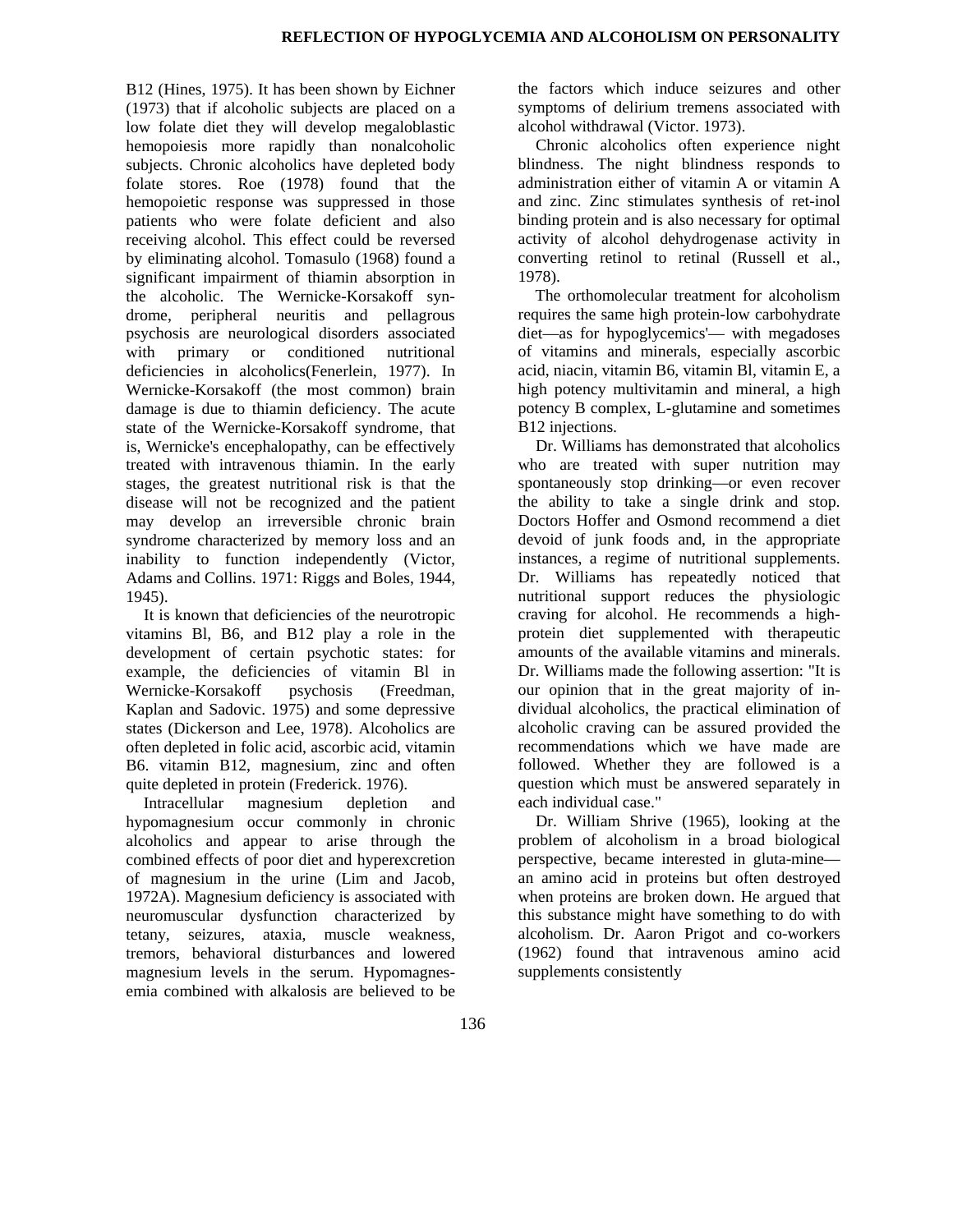reduce the morbidity, severity of seizures and the necessity for ancillary sedation in patients with delirium tremens. These investigators explain that: ". . .amino acid preparations were employed prophylactically with a high degree of success to forestall delirium in patients whose clinical status or low amino acid levels indicated their susceptibility. Assay of serum from these patients, by two dimensional paper chromatography, revealed that depletion of amino acids was characteristic of delirium tremens. The values for the amino acids reverted to higher levels as the clinical manifestations of delirium abated following the administration of amino acid medication."

Two of the essential amino acids, leucine and isoleucine, are involved in the etiology of pellagra and may be involved in alcoholism since pellagra is a neurological disorder associated with nutritional deficiencies in alcoholics. Pellagra is caused by a monotonous diet which depends primarily on corn. Corn is low in L-tryptophane. low in vitamin B3 which is present in a tightly bound form from which the human body can extract little, and is too rich in leucine compared to isoleucine. Leucine increases the loss of vitamin B3 into the urine. Dr. Hoffer (1980) explains that pellagrins made normal by giving them B3 quickly become psychotic by giving them leucine. If isoleucine is given, the psychosis is promptly reversed; isoleucine shuts off the loss of B3. Dr. Hoffer asserts that the combination of isoleucine and vitamin B3 would be powerful the isoleucine would enhance the effect of the vitamin so that lower doses could be given.

At a large prestigious hospital in New York City, the author treated, individually, a group of physicians who had been referred by their peers because of excessive drinking. The orthomolecular approach to treatment was quite successful with these patients who were alcoholics with hypoglycemia symptoms. I had read the papers of Hoffer, Williams, Pauling, Osmond and others in the field of orthomolecular psychiatry. Following their lead I treated the nutritional deficiencies of these men with the prescription of a diet high in protein, low in carbohydrates and megadoses of certain vitamins and minerals. In accordance with Dr. Williams'

"biochemical individuality," each regime was unique for that person. I gave these men megadoses of vitamin C complex with bioflavanoids (8 to 12 grams daily in divided doses); 2 to 4 grams of niacin (time release capsules 400 mg); a super B complex (100 mg) twice and sometimes three times a day: a high potency multivitamin and mineral (Willner's Super-Vite 75); L-glutamine (not glutamic acid) 2 to 3 grams a day; Tryptophane 1500 mg to 3,000 mg each day, taken at bedtime; magnesium and calcium: Bl, 500 mg to 1,500 mg each day.

This nutritional support reduced the craving for alcohol in every case where the recommendations were completely followed. These men were able to "dry out" without the devastating effects of hallucinations— the imaginary pink elephants of the alcoholic with delirium tremens. To give them support and to encourage them to stay on their regime I saw these patients two to three times a week at first—it was very important that they have success immediately. In several weeks many of them found they had lost their craving for alcohol. Perhaps this was because they did not substitute their craving for alcohol (at the early stages of the regime) with candy, coke, cake, coffee, etc. They substituted protein—almonds, seeds, cheese, plain yogurt, cottage cheese, a chicken leg or a slice of turkey. Eventually this became a habit with them. After six weeks to three months, those patients who had stayed on their regime were able to stay sober with none of the "drying-out" effects. Those who were still on their regime at the end of a year were sober and reported phenomenal ability to concentrate, to remember names and to relax; an ability to quit smoking and a feeling of well-being which they had not experienced in years.

Drinking becomes less rewarding when megadoses of niacin and L-glutamine are used. "Overdosing" with vitamins is actually beneficial for alcoholics—usually, because of substituting alcohol for food, their body is depleted in most vitamins. There is ample evidence for this (Pauling, Hoffer, Osmond, Williams); views supported by these scientists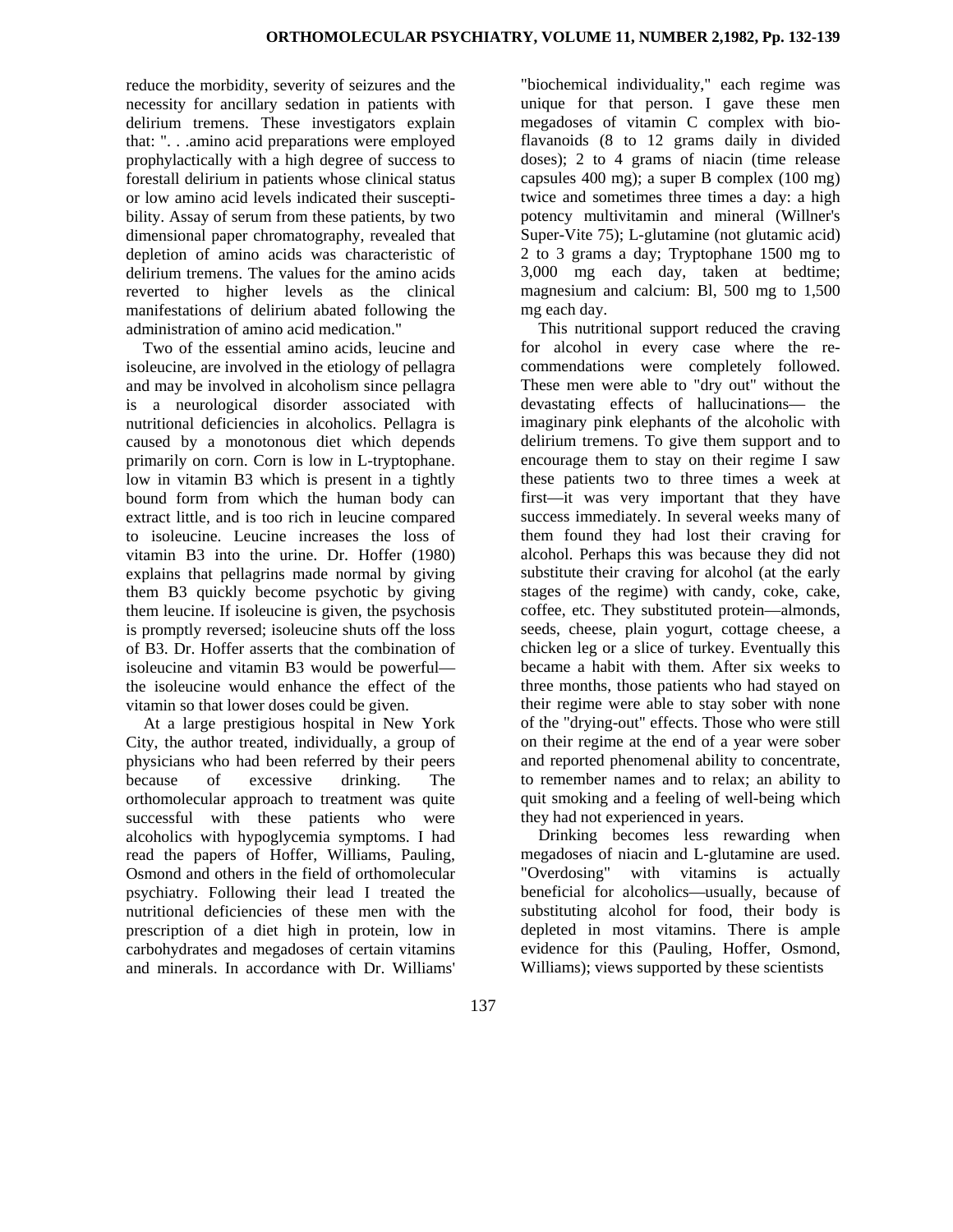hold that great benefits may be gained from massive "overdosage" of various vitamins. Orthomolecular psychiatry was founded on this premise.

In alcoholism, if within six weeks on the hypoglycemic diet the alcoholic's blood sugar remains low, it would be advisable for him to have some intravenous feedings of protein. An alcoholic who is put into the hospital and given protein intravenously with intensive vitamin therapy responds rapidly to this regime. Dr. Williams positively asserts that "when alcoholics, as a group, are familiar with the story of nutrition, they will be among those most anxious to learn what their own peculiar individual nutritional needs are."

From all the facts relating alcoholism to biological factors and nutritional deficiencies, it becomes clear that whatever measures may be taken to prevent alcoholism, the neglect of the nutritional approach cannot be justified. Roger J. Williams. 1971.

## **References**

APPLEWHITE. P.B.: Molecular Gods: How Molecules Determine Our Behavior. Prentice Hall. Inc., Engle-wood Cliffs. N.J.. 1981.

ARMSTRONG. J.D.: The Search for the Alcoholic Personality. Ann. Am. Acad. Polit. Soc. Sci. 315. 40- 47. 1958.

BARNES. G.E.: The Alcoholic Personality: A Reanaly-sis of the Literature. J. Studies Alcohol 40. 7. 1979.

BARUK. H.: Patients are People Like Us. William Morrow and Company. Inc.. 1977.

BLACKBURN. G.L. and BISTRIAN. B.R.: Curative Nutrition: Protein Calorie Management. In: Nutritional Support of Medical Practice. Harper and Row. Hagerstown. Md.. 1977.

CHERASKIN. E.. RINGSDORF. W.M. and CLARK. J.W.: Diet and Disease. Keats Publishing. Inc.. New Canaan. Conn.. 1968.

CHERASKIN. E. and RINGSDORF. W.M.: New Hope for Incurable Diseases. Exposition Press. N.Y.. 1971.

COLE. M. et al.: Extraoccular Palsy and Thiamin Therapy in Wernicke\*s Encephalopathy. Am. J. Clin.Nutr. 22. 41-51. 1969.

CONN. J.W. and SELTZER. H.S.: Spontaneous Hypoglycemia. Am. J. Med. 19. 3. 460-478. Sept. 1955.

DICKERSON AND LEE (Ed.): Nutrition in the Clinical Management of Disease. Edward Arnold Publishers. Ltd.. London, p. 297. 1978.

EICHNER. E.R. and HILLMAN. R.S.: Effect of Alcohol on Serum Folate Level. J. Clin. Invest. 52. 584-591. 1973.

FENERLEIN. W.: Neuropsychiatric Disorders of Alcoholism. Second European Nutrition<sup>1</sup> Conference. Nutr. Metabol. 21. 163. Munich. 1977.

FOX. R.: Psychiatric Aspects of Alcoholism. Amer. J. Psychotherapy 19. 3. 408-416. July. 1965.

FREDERICKS. C: Low Blood Sugar and You. Constellation International. NY.. 1973. FREDERICKS, C: Psycho-Nutrition. Grosset and

Dunlop.N.Y., 1976. FREEDMAN. A.M.. KAPLAN. H.I. and SADOUC. B. J.: Comprehensive Textbook of Psychiatry II. Vol. 1. p. 156. 1975. HARPER. H.: How You Can Beat the Killer Diseases.

Arlington House. Westport. Conn.. 1937. HINES, J.D.: Hematologic Abnormalities Involving Vitamin B6 and Folate Metabolism in Alcoholic Subjects. Ann. N.Y. Acad. Sci. 252, 316, 1975. HOFFER. A.: Mega Amino Acid Therapy. J. Ortho-molecular Psychiatry 9. 1. 2-5. 1980. HOFFER. A. and OSMOND. H.: The Chemical Basjs of Clinical Psychiatry. C.C. Thomas. Springfield. III.. 1960. HOFFER. A. and OSMOND. H.: New Hope for Alcoholics. University Books. NY.. 1968. HOFFER. A. and WALKER. M.: Orthomolecular Nutrition. Keats Publishing. Inc.. New Canaan. Conn.. 1978. KAMMEIER. ML. and CONLEY. J.J.: Currents in Alcoholism: Toward a System for Prediction of Post Treatment Abstinence Adaptation. Currents Alcoholism 6. 111-119. 1979. KEPLER. E.J. and MOERSCH. F.P.: The Psychiatric Manifestations of Hypoglycemia. Am. J. Psychiatry 64.89-110. 1937. LEVEY. CM. and BAKFR H • Vitamins and Alcoholism. Am. J. Clin. Nutr. 21. 1325-1328. 1968. LIM, P. and JACOB, E.: Magnesium States of Alcoholic Patients. Metabolism 21, 1045-1051, 1972A. MARKS. V. and ROSE. F.C.: Hypoglycemia. Black-well. Scientific Publications. Oxford. 1965. MEAZY. E. and HOLT. PR.: The Inhibitory Effect of Ethanol on retinal Oxidation by Human Liver and Cattle Retina. Exp. Molec. Pathol. 15. 148-156. 1971. MEIERS. R.L.: Relative Hypoglycemia in Schizophrenia. In: Orthomolecular Psychiatry. (Ed.) Hawkins. D. and Pauling. L.. H. Freeman. San Francisco. 1973. MEYERSON. R.M.: Metabolic Aspects of Alcohol and Their Biological Significance. Med. Clin. N. Am. 57. 925-940. 1973. NITTLER. A.: A New Breed of Doctor. Pyramid

Books. NY.. 1974. PAULING. L.: Orthomolecular Psychiatry. Science

160.265-271.1968. PAULING. L.: Vitamin Therapy: Treatment for the

Mentally III. Science 160. 1181. 1968. PORTIS. S.A.: The Medical Treatment of Psychosomatic Disturbances. J.A.M.A. 126. 413-418. 1944. POULOS. C.J.. STODDARD. D. and CARRON. K.: The Relationship of Stress to Hypoglycemia and Alcoholism. International Institute of Natural Health Sciences. Inc.. Huntington Beach. Calif.. 1976.